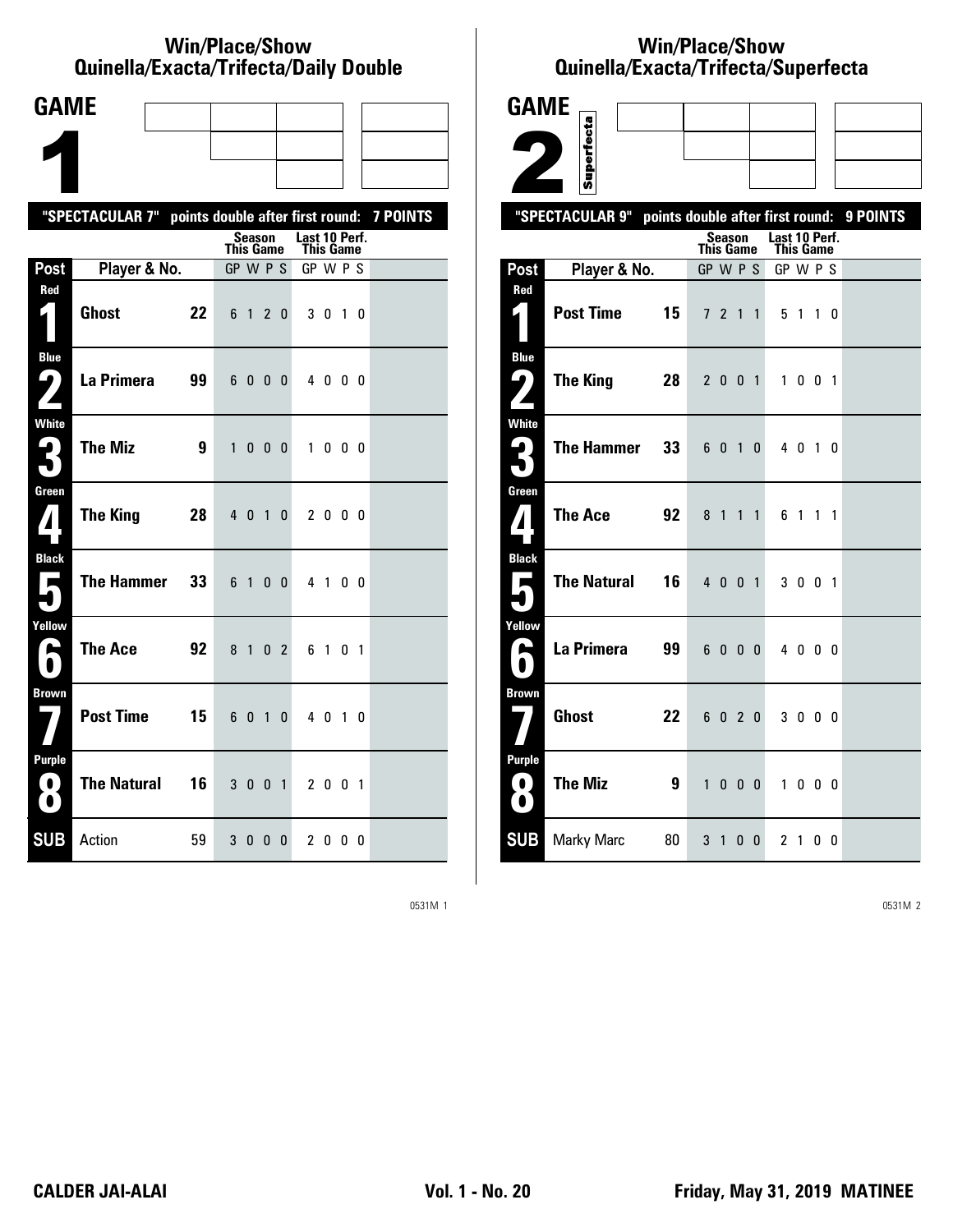## **Win/Place/Show Qui nel la/Exacta/Tri fecta/Pick 5**

| <b>GAME</b>                                  |                                                           |    |                              |               |                        |                |                       |         |    |  |
|----------------------------------------------|-----------------------------------------------------------|----|------------------------------|---------------|------------------------|----------------|-----------------------|---------|----|--|
|                                              |                                                           |    |                              |               |                        |                |                       |         |    |  |
|                                              |                                                           |    |                              |               |                        |                |                       |         |    |  |
|                                              |                                                           |    |                              |               |                        |                |                       |         |    |  |
|                                              | "SPECTACULAR 7" points double after first round: 7 POINTS |    |                              | <b>Season</b> |                        |                | Last 10 Perf.         |         |    |  |
| Post                                         | Player & No.                                              |    | <b>This Game</b><br>GP W P S |               |                        |                | This Game<br>GP W P S |         |    |  |
| Red                                          |                                                           |    |                              |               |                        |                |                       |         |    |  |
| 1                                            | <b>The Ace</b>                                            | 92 | $12 \t1 \t2$                 |               |                        | $\mathbf{0}$   |                       | 9 1 0 0 |    |  |
| <b>Blue</b><br>5<br>$\overline{\phantom{a}}$ | <b>The King</b>                                           | 28 |                              | 8 2 0 1       |                        |                |                       | 5 1 0 1 |    |  |
| White<br>₽.<br>$\blacksquare$                | La Primera                                                | 99 | 6                            | 0             | $\mathbf{1}$           | 0              |                       | 4 0 1 0 |    |  |
| Green<br>$\boldsymbol{\mathcal{I}}$          | <b>The Miz</b>                                            | 9  | 1                            |               | $0\quad 0\quad 0\quad$ |                |                       | 1000    |    |  |
| <b>Black</b><br>$\rightarrow$                | <b>Post Time</b>                                          | 15 | 11                           |               | $0 \t 0 \t 1$          |                |                       | 9 0 0 1 |    |  |
| Yellow<br>فنا                                | <b>The Hammer</b>                                         | 33 | 8 <sup>2</sup>               |               | $\mathbf{1}$           | $\overline{1}$ | 5 <sub>1</sub>        |         | 10 |  |
| <b>Brown</b>                                 | <b>The Natural</b>                                        | 16 | $10 \quad 1$                 |               | $\mathbf{1}$           | $\overline{2}$ |                       | 7 1 0 2 |    |  |
| Purple<br>$\left( 0\right)$<br>$\bigcirc$    | <b>Ghost</b>                                              | 22 |                              | 7020          |                        |                |                       | 5000    |    |  |
| <b>SUB</b>                                   | Action                                                    | 59 |                              | 60            |                        | 0 <sub>4</sub> |                       | 5 0 0 3 |    |  |

# **Win/Place/Show Qui nel la/Exacta/Tri fecta**



|                                                                                                          | "SPECTACULAR 7" points double after first round: 7 POINTS |    |              |                |                |                |                            |              |                   |  |
|----------------------------------------------------------------------------------------------------------|-----------------------------------------------------------|----|--------------|----------------|----------------|----------------|----------------------------|--------------|-------------------|--|
|                                                                                                          |                                                           |    | This Game    | Season         |                |                | Last 10 Perf.<br>This Game |              |                   |  |
| Post                                                                                                     | Player & No.                                              |    | GP W P S     |                |                |                | GP W P S                   |              |                   |  |
| Red                                                                                                      |                                                           |    |              |                |                |                |                            |              |                   |  |
|                                                                                                          | <b>The Hammer</b>                                         | 33 |              | 8 <sub>0</sub> |                | 0 <sub>0</sub> |                            | 6000         |                   |  |
| <b>Blue</b>                                                                                              |                                                           |    |              |                |                |                |                            |              |                   |  |
| ر ما                                                                                                     | The Ace                                                   | 92 | $10$ 1 2 0   |                |                |                |                            | 8 1 2 0      |                   |  |
| <b>White</b>                                                                                             |                                                           |    |              |                |                |                |                            |              |                   |  |
| 3                                                                                                        | La Primera                                                | 99 |              | 7 0 0 1        |                |                |                            | 5 0 0 1      |                   |  |
| Green                                                                                                    |                                                           |    |              |                |                |                |                            |              |                   |  |
| $\bf{7}$                                                                                                 | <b>The Miz</b>                                            | 9  | $\mathbf{0}$ | $\mathbf{0}$   |                | 0 <sub>0</sub> | 1                          |              | $0\quad 0\quad 0$ |  |
| <b>Black</b>                                                                                             |                                                           |    |              |                |                |                |                            |              |                   |  |
| $\overline{\phantom{a}}$                                                                                 | <b>Post Time</b>                                          | 15 | 8            | $\mathbf{0}$   |                | 0 <sub>1</sub> | 7                          |              | $0 \t0 \t1$       |  |
| Yellow                                                                                                   |                                                           |    |              |                |                |                |                            |              |                   |  |
| A<br>$\bullet$                                                                                           | <b>Ghost</b>                                              | 22 |              | 6 1 2 0        |                |                |                            | 6020         |                   |  |
| <b>Brown</b>                                                                                             |                                                           |    |              |                |                |                |                            |              |                   |  |
|                                                                                                          | The King                                                  | 28 |              | 7 <sup>3</sup> | 0 <sub>0</sub> |                |                            | 6 1 0 0      |                   |  |
| <b>Purple</b>                                                                                            |                                                           |    |              |                |                |                |                            |              |                   |  |
| $\left( \begin{array}{c} 0 \end{array} \right)$<br>$\left( \begin{array}{c} \bullet \end{array} \right)$ | <b>The Natural</b>                                        | 16 |              | 8 2 1 1        |                |                |                            | 7 2 1 0      |                   |  |
| <b>SUB</b>                                                                                               | <b>Marky Marc</b>                                         | 80 | 8            | $\mathbf{1}$   | 1              | $\overline{2}$ | 6                          | $\mathbf{1}$ | 0 <sub>2</sub>    |  |

0531M 3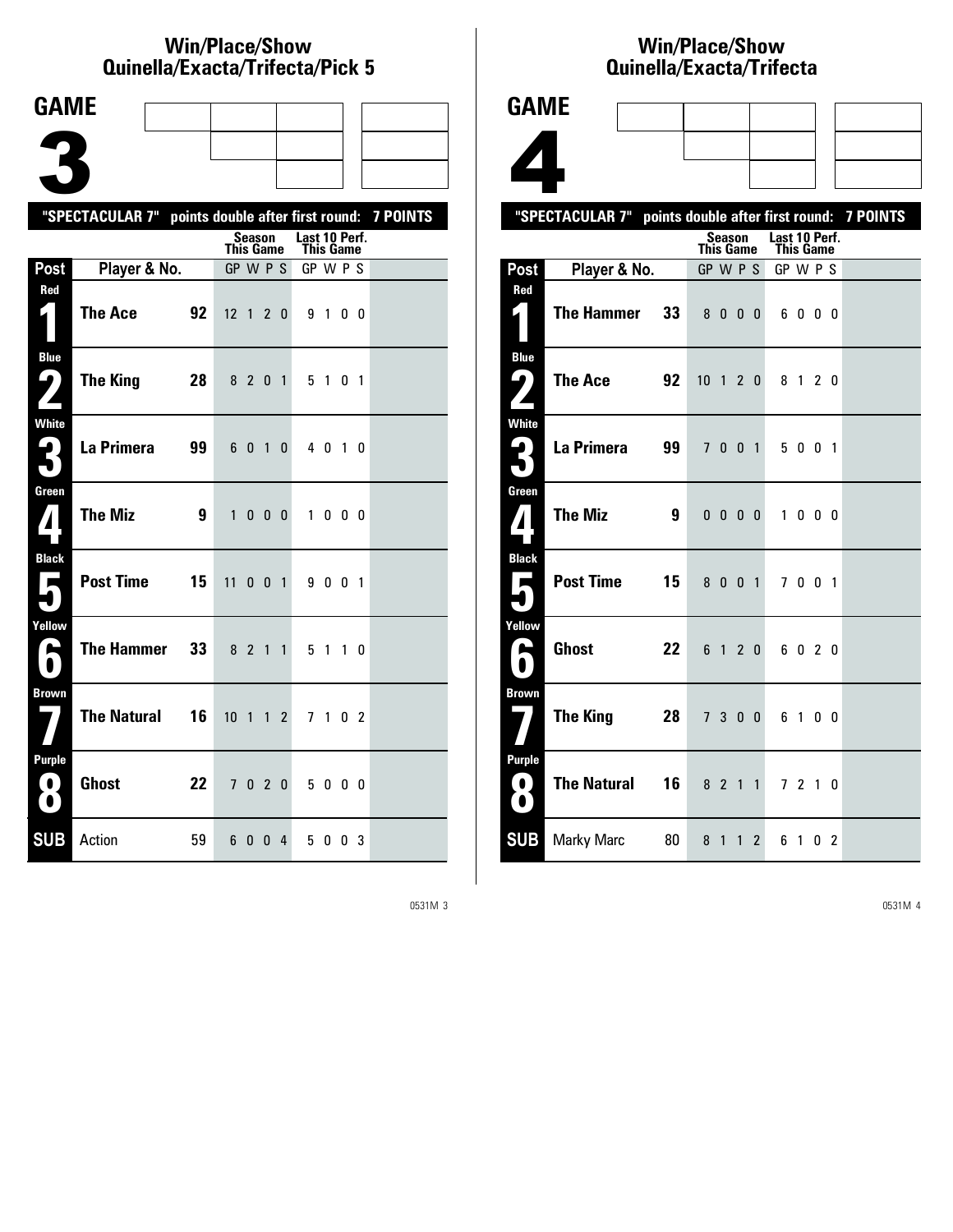# **Win/Place/Show Qui nel la/Exacta/Tri fecta**

| <b>GAME</b> |  |  |    |
|-------------|--|--|----|
|             |  |  |    |
|             |  |  |    |
|             |  |  |    |
|             |  |  |    |
|             |  |  | __ |

|                                              | "SPECTACULAR 7" points double after first round: 7 POINTS |    |                  |         |                   |                |                                   |              |                   |  |
|----------------------------------------------|-----------------------------------------------------------|----|------------------|---------|-------------------|----------------|-----------------------------------|--------------|-------------------|--|
|                                              |                                                           |    | <b>This Game</b> | Season  |                   |                | Last 10 Perf.<br><b>This Game</b> |              |                   |  |
| Post                                         | Player & No.                                              |    | GP W P S         |         |                   |                | GP W P S                          |              |                   |  |
| Red                                          | <b>Toto</b>                                               | 38 |                  | 600     |                   | $\overline{0}$ | 6                                 |              | $0\quad 0\quad 0$ |  |
| <b>Blue</b><br>9)                            | <b>Action</b>                                             | 59 | 9 <sub>1</sub>   |         | $\overline{1}$    | $\mathbf{0}$   |                                   | 8 1          | 00                |  |
| <b>White</b><br>ر ما                         | <b>Robin Hood</b>                                         | 25 | $\mathbf{1}$     |         | $0\quad 0\quad 0$ |                | $\mathbf{1}$                      | $\mathbf{0}$ | 00                |  |
| Green<br>$\boldsymbol{I}$                    | <b>The General</b>                                        | 23 |                  | 8 4 0 0 |                   |                |                                   | 6 3 0 0      |                   |  |
| <b>Black</b><br>東                            | <b>Fire Chef</b>                                          | 14 |                  | 7 1 3 1 |                   |                |                                   | 5 1 2 0      |                   |  |
| Yellow<br>$\blacktriangleright$<br>$\bullet$ | <b>Gitty Up!</b>                                          | 82 | $10 \t1 \t1$     |         |                   | $\overline{2}$ |                                   | 8 1 1 0      |                   |  |
| <b>Brown</b>                                 | Grave Digger                                              | 31 | 6020             |         |                   |                |                                   | 5 0 1 0      |                   |  |
| <b>Purple</b><br>0<br>$\bullet$              | Smooth Papa 57                                            |    |                  | 7 1 0 0 |                   |                |                                   | 5000         |                   |  |
| <b>SUB</b>                                   | The King                                                  | 28 | 10 <sub>1</sub>  |         | $\overline{1}$    | 4              | 80                                |              | $1\quad 4$        |  |

# **Win/Place/Show Qui nel la/Exacta/Tri fecta/Super fecta**



0531M 5